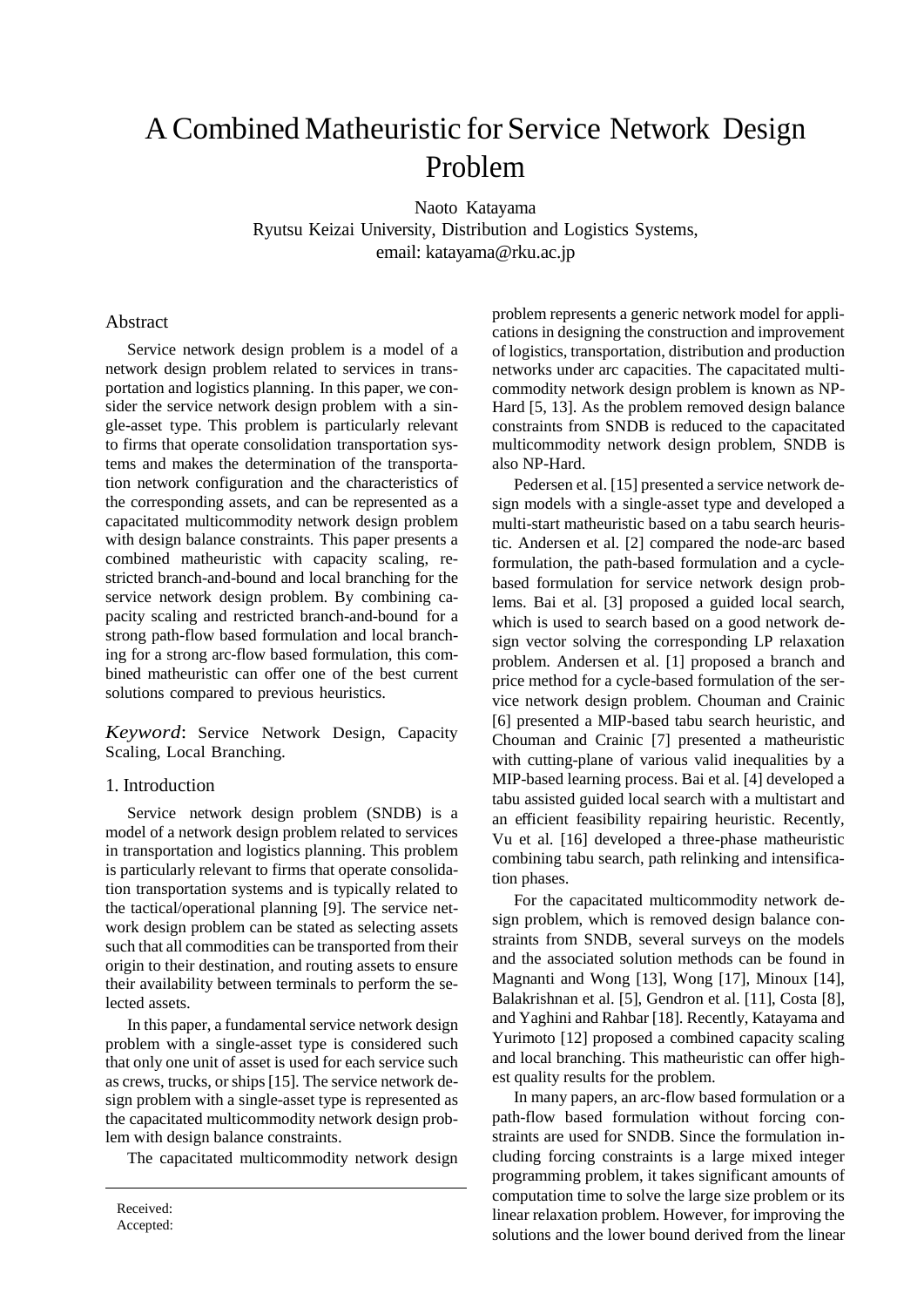relaxation problem, it is desirable to solve the formulation including forcing constraints. Column generation for path-flow variables and cutting plane for forcing constraints can reduce the problem size and increase solvability of the problem.

This paper presents a capacity scaling heuristic using column generation and cutting plane techniques for solving SNDB with forcing constraints. Capacity scaling is an approximate iterative solution approach based on changing arc capacities and it can be produced most convergence solutions. Capacity scaling produces good solutions within a reasonable computation time in general, but high-quality solutions may not be produced all the time. Restricted branch-and-bound is applied for the solutions derived from capacity scaling. Restricted branch-and-bound is the method to solve the problem which has restricted 0-1 variables. Consequently local branching is applied for the best solution of restricted branch-and-bound. Local branching is the method to solve a new problem with the addition of local branching constraints based on an exploration of solution neighborhoods. A combined capacity scaling, restricted branch-and-bound and local branching matheuristic can produce good solutions compared to previous approaches found in related literature for all benchmark problems.

# 2. Mathematical Formulation

A network  $G = (N, A, K)$  is provided with a set of nodes *N* , a set of directed arcs *A* and a set of commodities  $K \cdot d^k$  is defined as the demand of flow of commodity  $k \in K$  from its single origin node to its single destination node.  $N_n^-$  is defined as the set of outward nodes from node  $n$ , and  $N_n^+$  is defined as the set of inward nodes into node *n*. Let  $f_{ij}$  be the fixed cost of an asset on arc  $(i, j) \in A$ ,  $c_{ij}^k$  the unit variable flow cost for commodity *k* flowing on arc  $(i, j)$ , and  $C_{ij}$  the limited arc capacity for all commodities.

The formulation of SNDB has two type variables. The first type is a binary asset design variable. The asset design variable  $y_{ij}$  indicates whether an asset is used on arc  $(i, j)$ ,  $y_{ij} = 1$ , or not,  $y_{ij} = 0$  in the network design. The second type is a continuous path flow variable. The path flow variable  $x_p^k$  represents the amount of path flow of commodity flowing on path  $p \in P^k$ . The constant  $\delta_{ij}^p$  indicates whether arc  $(i, j)$ is included in path *p*,  $\delta_i^p = 1$ , or not,  $\delta_i^p = 0$ .

The path-flow based formulation SNDBP of SNDB can be expressed as follows: (SNDBP)

$$
\min \sum_{(i,j)\in A} \sum_{k\in K} c_{ij}^k \sum_{p\in P^k} \delta_{ij}^p x_p^k + \sum_{(i,j)\in A} f_{ij} y_{ij}
$$
\n(1)

\nsubject to

$$
\sum_{p \in P^k} x_p^k = d^k \quad \forall k \in K,
$$
\n(2)

$$
\sum_{i \in N_n^+} y_{in} - \sum_{j \in N_n^-} y_{nj} = 0 \quad \forall n \in N,
$$
\n(3)

$$
\sum_{k \in K} \sum_{p \in P^k} \delta_{ij}^p x_p^k \le C_{ij} y_{ij} \quad \forall (i, j) \in A,
$$
\n(4)

$$
\sum_{p \in P^k} \delta_{ij}^p x_p^k \le d^k y_{ij} \quad \forall (i, j) \in A, k \in K,
$$
 (5)

$$
x_p^k \ge 0 \quad \forall p \in P^k, k \in K,
$$
\n<sup>(6)</sup>

$$
y_{ij} \in \{0,1\} \quad \forall (i,j) \in A. \tag{7}
$$

The objective function (1) minimizes the total cost, which is the sum of variable flow costs of commodities plus the sum of fixed costs for assets in a given network design. Equations (2) ensure flow conservations such that the sum of path flows of commodity  $k$  is equal to the demand. Equations (3) consist of the design balance constraints ensuring that the total number of assets on arcs entering node *n* is equal to that of assets on arcs leaving node *n* . Constraints (4) provide the capacity constraints for assets and state that the total flow on arcs cannot exceed the capacity, if the asset on arc  $(i, j)$  is used,  $y_{ij} = 1$ , and must be 0 if the asset is not used,  $y_{ij} = 0$ . Constraints (5) provide the forcing constraints for assets and commodities and state that the flow for commodity *k* cannot exceed the demand, if  $y_{ij} = 1$ , and must be 0, if  $y_{ij} = 0$ . Since forcing constraints are tight constraints for SNDB, a good lower bound can be obtained from its linear relaxation problem of the strong formulations with the forcing constraints. As the forcing constraints are additional valid constraints, the formulation removed the forcing constraints has the same optimal solution. Constraints (6) and (7) are non-negativity and integrality conditions for variables.

Let  $z_{ij}^k$  be the arc flow variable for commodity *k* flowing on arc  $(i, j)$ . The arc-flow based formulation SNDBA of SNDB can be expressed as follows:

$$
\begin{array}{c}\n\text{(SNDBA)}\\
\text{min} \ \nabla \ \nabla c^k \tau^k + \nabla c^k \tau^k\n\end{array}
$$

$$
\min \sum_{(i,j)\in A} \sum_{k\in K} c_{ij}^k z_{ij}^k + \sum_{(i,j)\in A} f_{ij} y_{ij}
$$
\n
$$
(8)
$$

subject to

$$
\sum_{i \in N_n^+} z_{in} - \sum_{j \in N_n^-} z_{nj} = \begin{cases} -d^k & \text{if } n = O^k\\ d^k & \text{if } n = D^k\\ 0 & \text{otherwise} \end{cases}
$$
(9)

$$
\forall n \in N, k \in K,
$$
  
\n
$$
\sum_{i \in N_n^+} y_{in} - \sum_{j \in N_n^-} y_{nj} = 0 \quad \forall n \in N,
$$
  
\n
$$
\sum_{k \in K} z_{ij}^k \le C_{ij} y_{ij} \quad \forall (i, j) \in A,
$$
  
\n(10)

$$
\tag{11}
$$

$$
z_{ij}^k \le d^k y_{ij} \quad \forall (i, j) \in A, k \in K,
$$
\n(12)

$$
z_{ij}^k \ge 0 \quad \forall (i, j) \in A, k \in K,
$$
  
\n
$$
y_{ij} \in \{0,1\} \quad \forall (i, j) \in A.
$$
\n(13)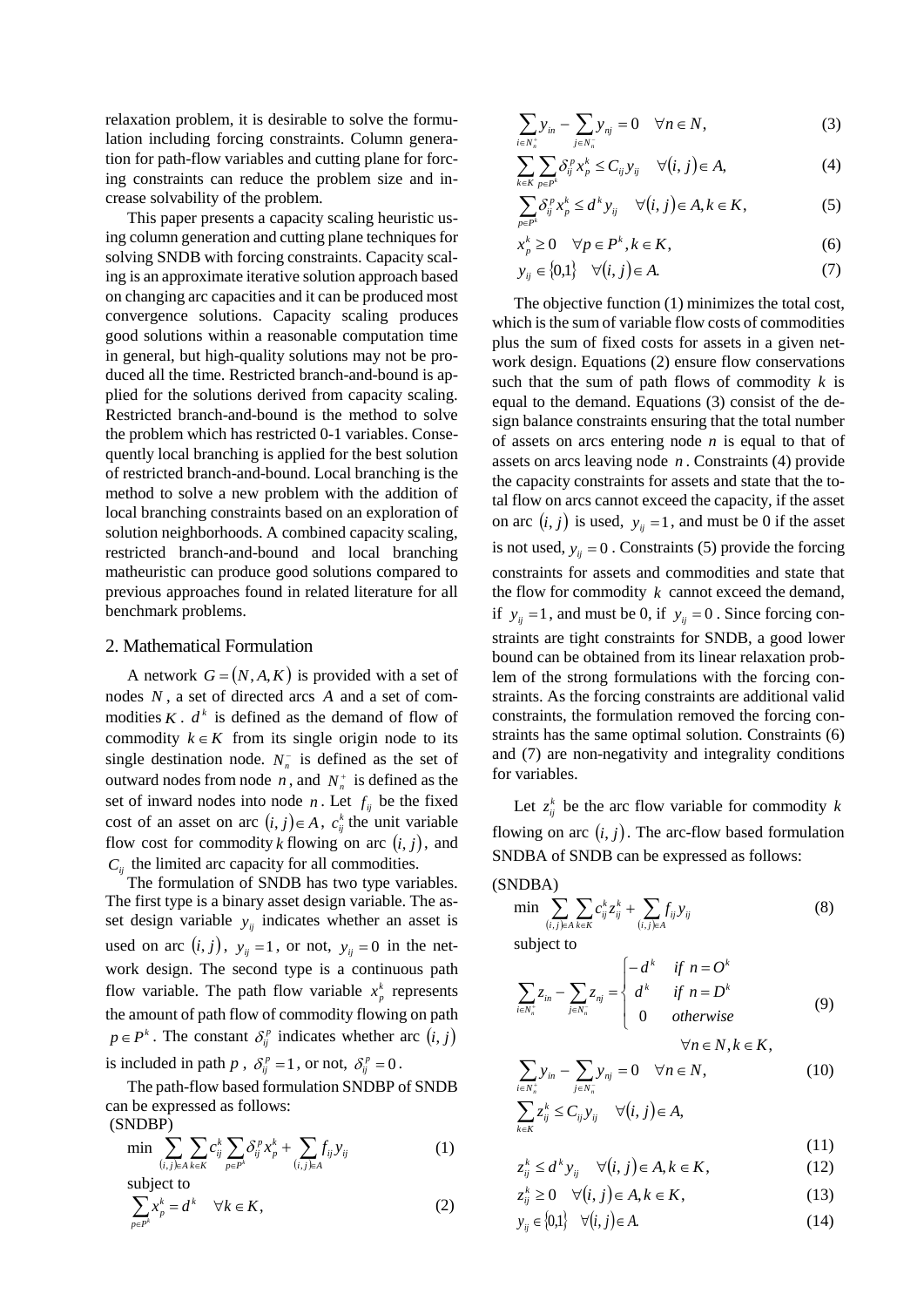Equations (9) are flow conservations and represent relations between the sum of arc flows into node *n* and the sum of arc flows out from node *n* for commodity  $k$ . Constraints (11) are the capacity constraints for assets, and constraints (12) are the forcing constraints for assets and commodities.

Since the problem removed the design balance constraints from SNDB is reduced to the capacitated multicommodity network design problem, some heuristics for the capacitated multicommodity network design problem can be applied for solving SNDB without a major change. In this paper, capacity scaling and restricted branch-and-bound is applied for the path-flow based formulation SNDBP using column generation and cutting plane. Local branching is applied for the arc-flow based formulation SNDBA.

# 3. Capacity Scaling

Capacity scaling represented an approximate iterative solution approach for capacitated network problems based on changing arc capacities, which depend on arc flows. As the design variable value derived from the linear relaxation solution of SNDBP may be a decimal fraction, the solution may not be approximation for finding a good feasible binary solution of SNDBP. On the other hand, as almost the design variables of the solution derived from capacity scaling are binary, the solution may be a good initial solution for finding a good feasible binary solution of SNDB.

If the optimal path flow and the optimal arc flow of SNDBP are found, we consider the problem changed capacity to the optimal arc flow for each arc. When the linear relaxation problem with the capacities is solved, either 0 or 1 solutions for all design variables can be obtained. Since SNDBP associated with all fixed design variables is reduced to a multicommodity flow problem, the optimal objective value of SNDBP is obtained. As a matter of course, finding the optimal flow of SNDBP is our main purpose, and it is as hard as solving SNDB. Consequently, if a near-optimal flow can be found, the optimal arc flows can be estimated and a good approximate solution could possibly be derived from it. On the other hand, by changing capacities a little bit at a time, we may gradually identify the near-optimal flow.

Capacity scaling proceeds by solving the linear relaxation problem of SNDBP associated with  $C^{\prime}$  as substitution for *C* at the iteration *l* . The linear relaxation problem LR( $C^l$ ) with capacity  $C^l$  can be expressed as follows:

$$
(\text{LR}(C^l))
$$

$$
\min \sum_{(i,j)\in A} \sum_{k\in K} c_{ij}^k \sum_{p\in P^k} \delta_{ij}^p x_p^k + \sum_{(i,j)\in A} f_{ij} y_{ij}
$$
\nsubject to

\n
$$
(15)
$$

$$
\sum_{p \in P^k} x_p^k = d^k \quad \forall k \in K,
$$
\n(16)

$$
\sum_{k \in K} \sum_{p \in P^k} \delta_{ij}^p x_p^k \le C_{ij}^l y_{ij} \quad \forall (i, j) \in A,
$$
\n(17)

$$
\sum_{i \in N_n^+} y_{in} - \sum_{j \in N_n^-} y_{nj} = 0 \quad \forall n \in N,
$$
\n(18)

$$
\sum_{p \in P^k} \delta_{ij}^p x_p^k \le d^k y_{ij} \quad \forall (i, j) \in A, k \in K,
$$
 (19)

$$
x_p^k \ge 0 \quad \forall p \in P^k, k \in K,
$$
\n<sup>(20)</sup>

$$
0 \le y_{ij} \le C_{ij} / C_{ij}^l \quad \forall (i, j) \in A. \tag{21}
$$

 $C_{ij}$  is replaced for  $C_{ij}$  in the right-hand side of the constraint (17), and the upper bound 1 is replaced for  $C_i/C_i^l$  to enable arc flow up to its original capacity  $C_{ij}$  in the right-hand side of the constraint (21).

Let  $\tilde{X}_{ij}$  be the optimal arc flow on arc  $(i, j)$  of LR ( $C^l$ ). At the next iteration, we substitute  $C^l_{ij}$  with  $\lambda \tilde{X}_{ij} + (1 - \lambda) C_{ij}^l$ , where  $\lambda (0 \le \lambda \le 1)$  a smoothing parameter is designed to prevent rapid changes. If all design variables converge to zero or one in the solution of LR( $C<sup>l</sup>$ ), then we solve the multicommodity network flow problem associated with all fixed design variables set to these convergent values, and both a feasible solution and an upper bound of SNDBP can be found. It may require numerous iterations for obtaining convergent solutions, otherwise few design variables may not converge. Consequently when most design variables converge to zero or one by a threshold value  $\varepsilon$ , and the number of non-converged design variable is less than or equal to a branch-and-bound execution parameter *B* , the branch-and-bound algorithm of an MIP solver is applied for solving SNDBP associated with non-convergent free variables, and the upper bound may be found. Let ∆*B* be subtracted from *B* . After the restricted branch-and-bound algorithm, *B* is reduced by  $\Delta B$ , until *B* < *B*<sub>min</sub>. The capacity scaling stops when the iteration number exceeds the minimum iteration number *ITE*<sub>min</sub> and an upper bound *UB* has been found, or the iteration number exceeds the maximum iteration number  $ITE_{\text{max}}$ . An outline of capacity scaling and restricted branch-andbound proceed as Algorithm 1.

else  $y_{ij}$  is free;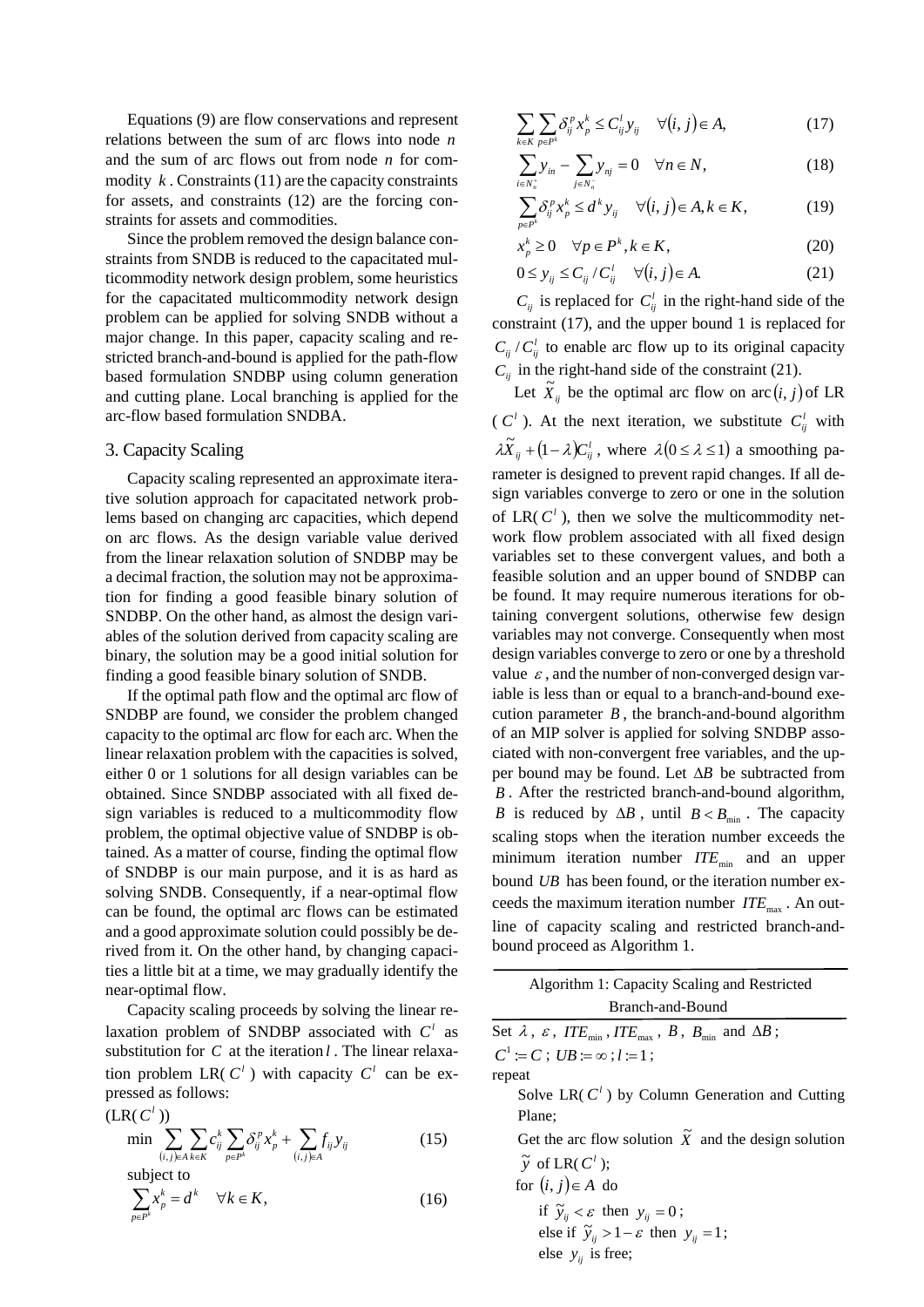end

if *the number of free variables of y is less than B* then

Solve SNDBP associated with the restricted design variable *y* by an MIP solver;

Get the objective function value  $Z_{SNDBP}$  and the design solution  $\overline{y}$  of SNDBP;

$$
B := \max\{B_{\min}, B - \Delta B\};
$$
  
If  $Z_{\text{SNDBP}} < UB$  then  
 $UB := Z_{\text{SNDBP}};$   
 $l := l + 1;$   
for  $(i, j) \in A$  do  
 $C_{ij}^l := \lambda \widetilde{X}_{ij} + (1 - \lambda)C_{ij}^{l-1}$   
end  
until  $l > TTE_{\min}$  and  $UB \neq \infty$ , or  $l > TTE_{\max}$ 

# 4. Column Generation and Cutting Plane

In capacity scaling, the linear programming problem LR( $C^l$ ) is solved iteratively. Since LR( $C^l$ ) has exponential number of path flow variables and the forcing constraints of the number of  $O(|K||A|)$ , all variables and constraint should not be included in the problem explicitly when solving large instances. In order to solve larger instances efficiently, column generation can be applied for path flow variables and cutting plane can be applied for forcing constraints.

At column generation procedure, we generate path flow variables, which have the negative reduced cost in the current problem. At cutting plane procedure, if there are forcing constraints which are violated by the current solution, these forcing constraints are generated and the new forcing constraints are added to the forcing constraint set.

For each commodity *k*, let  $\tilde{P}^k \subset P^k$  be the initial set of paths. Let  $\widetilde{A}K \subset A \times K$ , be the set of index of current forcing constraints.

We reformulate the restricted problem, which has restricted path sets  $\tilde{P}$  and restricted forcing constraint set  $\widetilde{A}K$  for LR( $C^l$ ), as follows in RLR( $C^l$ ,  $\widetilde{P}$ ,  $\widetilde{A}K$ ):  $(RLR(C^l, \tilde{P}, \tilde{A}K))$ 

$$
\min \sum_{(i,j)\in A} \sum_{k\in K} c_{ij}^k \sum_{p\in \tilde{P}^k} \delta_{ij}^p x_p^k + \sum_{(i,j)\in A} f_{ij} y_{ij} \tag{22}
$$

subject to

$$
\sum_{p \in \tilde{P}^k} x_p^k = d^k \quad \forall k \in K,
$$
\n(23)

$$
\sum_{k \in K} \sum_{p \in \tilde{P}^k} \delta_{ij}^p x_p^k \le C_{ij}^l y_{ij} \quad \forall (i, j) \in A,
$$
\n(24)

$$
\sum_{i \in N_n^+} y_{in} - \sum_{j \in N_n^-} y_{nj} = 0 \quad \forall n \in N,
$$
\n(25)

$$
\sum_{p \in \widetilde{P}^k} \delta_{ij}^p x_p^k \le d^k y_{ij} \quad \forall (i, j, k) \in \widetilde{A}K,
$$
 (26)

$$
x_p^k \ge 0 \quad \forall p \in \widetilde{P}^k, k \in K,
$$
\n<sup>(27)</sup>

$$
0 \le y_{ij} \le C_{ij} / C_{ij}^l \quad \forall (i, j) \in A. \tag{28}
$$

Let *s* be the dual variable for the constraint (23),  $u(\geq 0)$  for the constraint (24),  $w(\geq 0)$  for the constraint (26). If  $(i, j, k) \notin \widetilde{A}K$ , we assume that  $w_{ij}^k = 0$ . By solving RLR( $C^l$ ,  $\widetilde{P}$ ,  $\widetilde{A}K$ ) optimally, we get the optimal dual solution  $(s, u, w)$ . The reduced cost of path flow variable  $x_p^k$  is represented by:

$$
\sum_{(i,j)\in A} (c_{ij}^k + u_{ij} + w_{ij}^k) \delta_{ij}^p - s^k.
$$
 (29)

A pricing problem is used for generating new variables. The pricing problem of RLR( $C^l$ ,  $\tilde{P}$ ,  $\tilde{A}K$ ) is reduced to shortest path problems for each commodity  $k$ . As  $s^k$  can be considered as a constant, the separated pricing problem  $PP^k$  for commodity  $k$  is expressed as follows:

 $(PP^k)$ 

$$
z^{k} = \min \sum_{p \in P^{k}(i,j) \in A} \left( c_{ij}^{k} + u_{ij} + w_{ij}^{k} \right) \delta_{ij}^{p} x_{p}^{k}
$$
(30)

subject to

$$
\sum_{p \in P^k} x_p^k = d^k, \tag{31}
$$

$$
x_p^k \ge 0 \quad \forall p \in P^k. \tag{32}
$$

Since  $PP<sup>k</sup>$  is the shortest path problem associated with nonnegative arc length  $c_{ij}^k + u_{ij} + w_{ij}^k$ , it can be solved efficiently by Dijkstra's algorithm. Let  $\hat{p}$  be the optimal path of PP<sup>k</sup> and  $z^k$  be the length of  $\hat{p}$ . If  $z^k < s^k$ , then the path flow variable  $x^k_{\hat{p}}$  corresponding to  $\hat{p}$  has negative reduced cost. Then path  $\hat{p}$  is added to  $\widetilde{P}^k$ , and the new variable  $x_{\hat{p}}^k$  is generated as a new column.

By the solution of RLR( $C^l$ ,  $\tilde{P}$ ,  $\tilde{A}K$ ), the violated forcing constraints are generated and the index of the forcing constraints are generated and the metal of  $\alpha$ solve RLR(  $C^l$ ,  $\tilde{P}$ ,  $\tilde{A}K$ ). When no new path and no path flow variable are generated, LR( $C<sup>l</sup>$ ) is solved optimally and the optimal solution of  $LR(C^l)$  is the last solution of RLR( $C^l$ ,  $\tilde{P}$ ,  $\tilde{A}K$ ). The algorithm of column generation and cutting plane is summarized in Algorithm 2.

In Algorithm 1, SNDBP must be solved when the number of free variables of  $\overline{y}$  is less than or equal to *B* . Since solving this problem optimally is hard even if it has restricted design variables, we solve SNDBP associated with  $\tilde{P}$  instead of *P* as a path set and  $\tilde{A}K$ instead of  $A$  and  $K$  as the forcing constraint set. Furthermore, if some upper bound *UB* of SNDBP has been found, we add  $Z_{SNDBP} < UB$  to SNDBP as a constraint, where  $Z_{SNDBP}$  is the current best objective function value of SNDBP. Let this restricted problem be SNDBP( $\tilde{P}$ ,  $\tilde{A}K$ ). SNDBP( $\tilde{P}$ ,  $\tilde{A}K$ ) can be solved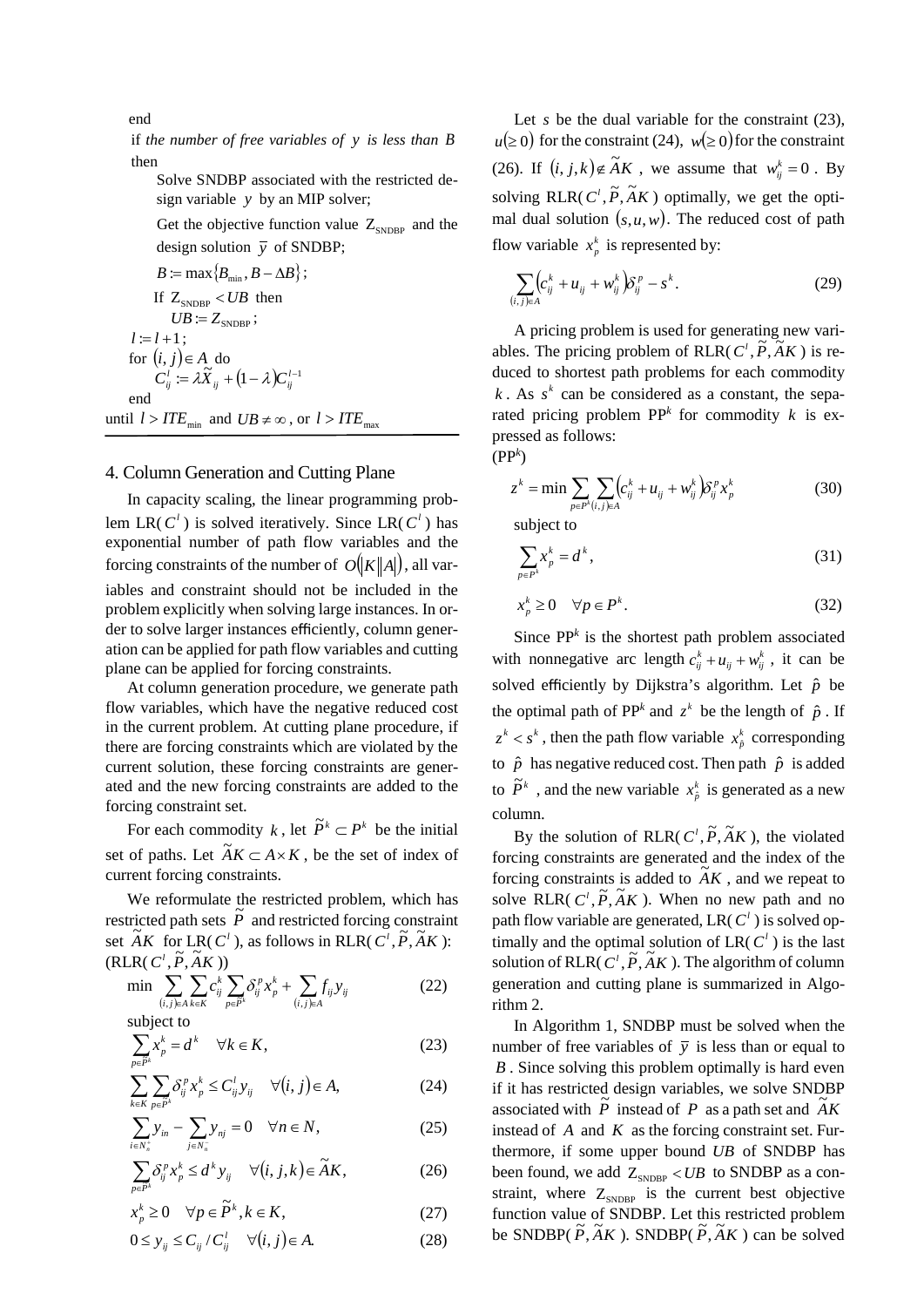comparatively easily.

Algorithm 2: Column Generation and Cutting Plane

Set  $\widetilde{P}$  and  $\widetilde{A}K := \phi$ ; repeat repeat Solve RLR(  $C^i$ ,  $\widetilde{P}$ ,  $\widetilde{A}K$  ) by an MIP solver; Get the optimal dual solution ( *s* , *u* , *w* ) of  $RLR(C^l, \tilde{P}, \tilde{A}K);$ for  $k \in K$  do Solve PP*<sup>k</sup>* ; Get the shortest path  $\hat{p}$  and the shortest path length  $z^k$ ; if  $z^k < s^k$  then  $\hat{p}$  is added to  $\tilde{P}^k$  and generate path variable  $x^k_{\hat{p}}$ ; end

until *no path variable is generated*

Get the optimal path flow  $\hat{x}$  and the optimal design solution  $\hat{y}$  of LR( $C^l$ );

for 
$$
(i, j) \in A
$$
 do  
\nfor  $k \in K$  do  
\nif  $\sum_{p \in P^k} \delta_{ij}^p \hat{x}_p^k \le d^k \hat{y}_{ij}$  then  
\n $(i, j, k)$  is add to  $\tilde{A}K$ ;  
\nend

end

until *no violated forcing constraint is generated*

#### 5. Local Branching

Although capacity scaling and restricted branchand-bound may produce good solutions within a reasonable computation time in most cases, the method may not always yield high-quality solutions. Consequently, for improving the solutions, a kind of local branching [10] is applied to solutions derived from capacity scaling and restricted branch-and-bound. Local branching is the method to solve a new restricted problem based on an exploration of solution neighborhoods defined by local branching constraints.

Given the feasible design solution  $\bar{y}$  derived from capacity scaling and restricted branch-and-bound, and a neighborhood size parameter  $M(>0)$ , additional local branching constraints are as follows:

$$
\sum_{(i,j)\in A|\bar{y}_{ij}=1} \left(1 - y_{ij}\right) + \sum_{(i,j)\in A|\bar{y}_{ij}=0} y_{ij} \le M\,,\tag{33}
$$

$$
\sum_{(i,j)\in A|\bar{y}_{ij}=1} (1 - y_{ij}) + \sum_{(i,j)\in A|\bar{y}_{ij}=0} y_{ij} \ge 1.
$$
 (34)

The first branching constraint includes the domain of *M* − *OPT* neighborhood of  $\overline{y}$  and the second branching constraint excludes the current solution. Since the

feasible design solution of SNDBP is also clearly that of SNDBA, the solution can be used for local branching of SNDBA. The reason for using SNDBA instead of SNDBP( $\tilde{P}, \tilde{A}K$ ) is that there is a possibility that the optimal path set of SNDBA may not be included in paths of the restricted path set of SNDBP( $\tilde{P}, \tilde{A}K$ ).

We add the branching constraint (33) and (34) for  $\overline{y}$  to SNDBA, and solve the added problem by an MIP solver. Since solving SNDBA optimally is hard, we set a computation time limit *T* to solve SNDBA. If a better feasible solution  $\bar{y}$ <sup>'</sup> than the current solution is found within  $T$ , it becomes the new incumbent as  $\overline{y}$  :=  $\overline{y}$ . Before this incumbent, we solve the problem such that the constraint (33) is replaced by the following constraint:

$$
\sum_{(i,j)\in A|\bar{y}_{ij}=1} \left(1 - y_{ij}\right) + \sum_{(i,j)\in A|\bar{y}_{ij}=0} y_{ij} \ge M + 1.
$$
 (34)

When a better solution cannot be found, *M* is reduced to  $M / \Delta M (\Delta M > 1)$ ) until  $M < M_{\text{min}}$ .

#### Algorithm 3: Local Branching

| Set $\bar{y}$ and UB by Capacity Scaling and Restricted        |
|----------------------------------------------------------------|
| Branch-and-Bound;                                              |
| Add the equation (33) and (34) to SNDBA;                       |
| repeat                                                         |
| Solve SNDBA within $T$ ;                                       |
| if a feasible solution of SNDBA is found then                  |
| Get the upper bound $Z_{\text{SNDRA}}$ and the feasible de-    |
| sign solution $\overline{y}$ of SNDBA;                         |
| Remove the equation $(33)$ and add the equation                |
| $(35)$ to SNDBA;                                               |
| if $Z_{\text{SNDBA}} < UB$ then                                |
| $UB := Z_{\text{SNDBA}}$ and $\overline{y} := \overline{y}'$ ; |
| Add the equation (33) and (34) to SNDBA;                       |
| else $M := M / \Delta M$ :                                     |
| until $M < M_{min}$                                            |
|                                                                |

# 6. Computational Experiments

Experiments have been performed to evaluate the performance of the combined matheuristic proposed in this paper. The results of the combined matheuristic are compared to optimal values or lower bounds by an MIP solver, also compared to the results of parallel tabu search [15], tabu assisted guided local search [4], cutting-plane matheuristic [7] and three-phase matheuristic [16]. To ensure comparisons, the same two sets of problem instances as used for SNDB are employed. The detailed description of these problem instances is given in Pedersen et al. [15].

The first set of problem instances, denoted in category "C," consists of 24 instances characterized by the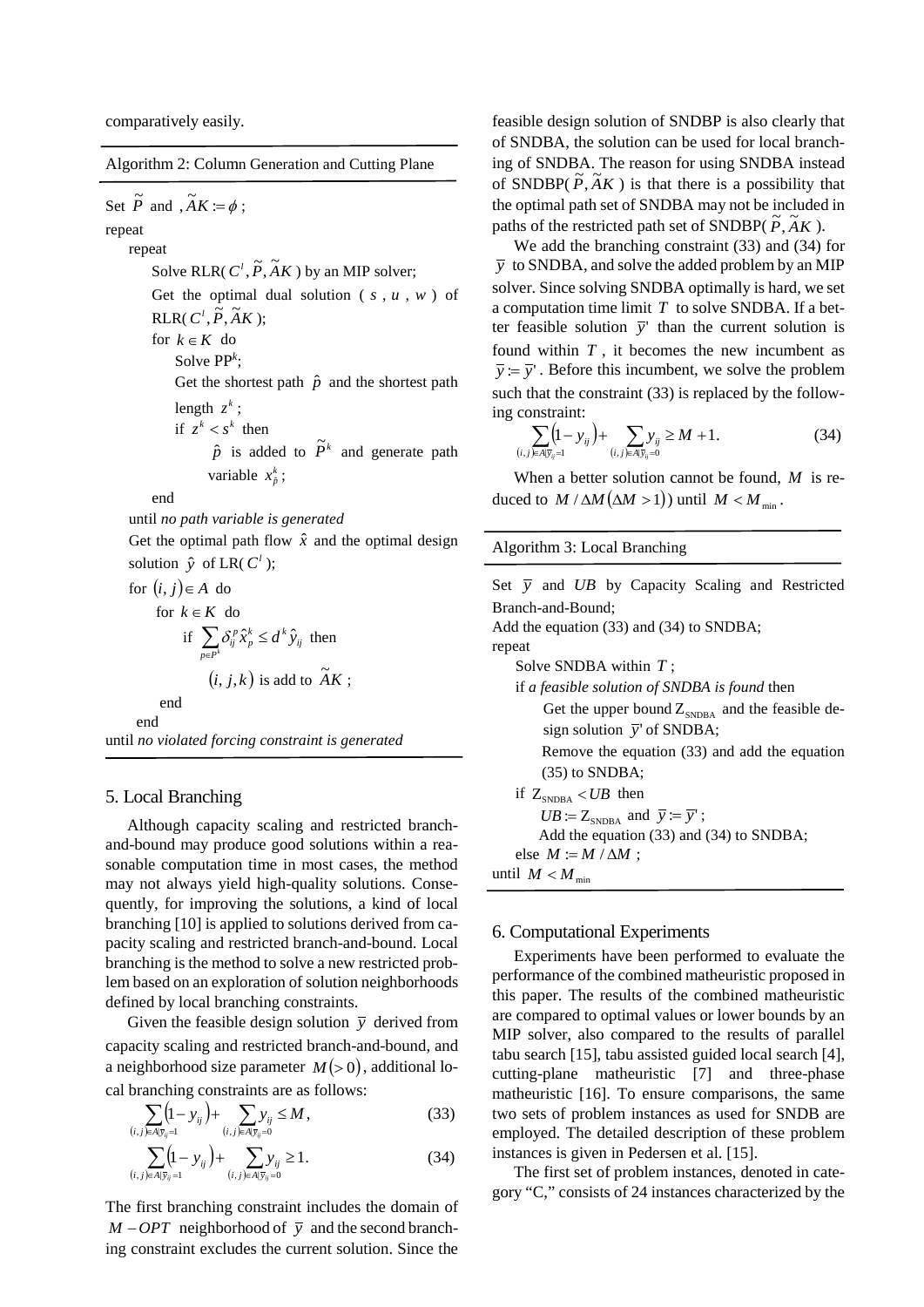Table 1. Average Gap for C-category problems (%)

|                                          | .                                  |                         |            |                       |              |                        |               |
|------------------------------------------|------------------------------------|-------------------------|------------|-----------------------|--------------|------------------------|---------------|
| <b>PTAB</b>                              | <b>TOT</b><br>$\sim$<br>UL)        | $\mathbb{C}\mathrm{PM}$ | <b>TFM</b> | <b>RBB</b>            | 1000<br>.U-1 | 2000<br>$^{\circ}$ O-. | -2000<br>20-. |
|                                          |                                    |                         |            |                       |              |                        |               |
| $\epsilon$ $\epsilon$ $\epsilon$<br>4.5. | $\overline{\phantom{0}}$<br>ر ر. ب | 2.30                    | 1.10       | ነ 01<br>v. <i>) 4</i> | 0.69         | U.66                   | 0.65          |

| Table 2. Results for C-category problems |  |  |
|------------------------------------------|--|--|
|------------------------------------------|--|--|

| N/A/K/FC      | <b>OPT/LB</b>         | <b>PTAB</b> | <b>TGLS</b> | <b>CPM</b> | <b>TFM</b> | <b>RBB</b> | 10-1000  | 10-2000  | 20-2000  |
|---------------|-----------------------|-------------|-------------|------------|------------|------------|----------|----------|----------|
| 20/230/200/VL | 97273.5 <sup>o</sup>  | 101345      | 98760.0     | 98699      | 97274      | 97597.0    | 97273.5  | 97273.5  | 97273.5  |
| 20/230/200/FL | 139395.0 <sup>o</sup> | 148384      | 142213.0    | 141744     | 139395     | 139831.0   | 139395.0 | 139395.0 | 139395.0 |
| 20/230/200/VT | 100221.0 <sup>0</sup> | 103371      | 102137.3    | 103103     | 100720     | 100530.0   | 100221.0 | 100221.0 | 100221.0 |
| 20/230/200/FT | 138856.3L             | 144766      | 141802.0    | 142638     | 138962     | 139253.0   | 139059.0 | 138962.0 | 138994.0 |
| 20/300/200/VL | 77436.0 <sup>o</sup>  | 80269       | 78787.0     | 79953      | 77584      | 77584.0    | 77502.0  | 77436.0  | 77502.0  |
| 20/300/200/FL | 118152.4 <sup>L</sup> | 126258      | 121773.0    | 120979     | 119987     | 119324.3   | 119259.0 | 119259.0 | 119259.0 |
| 20/300/200/VT | 76207.5 <sup>o</sup>  | 78444       | 77066.0     | 76545      | 76450      | 76207.5    | 76207.5  | 76207.5  | 76207.5  |
| 20/300/200/FT | $110669.0^L$          | 116338      | 114465.0    | 113412     | 111776     | 111462.0   | 111462.0 | 111462.0 | 111462.0 |
| 30/520/100/VL | 54683.00              | 55786       | 55422.0     | 55733      | 54783      | 54733.0    | 54683.0  | 54683.0  | 54683.0  |
| 30/520/100/FL | 96582.9 <sup>L</sup>  | 101612      | 100290.0    | 104235     | 100098     | 99193.0    | 98470.7  | 98519.0  | 98170.8  |
| 30/520/100/VT | 53023.00              | 54092       | 53744.0     | 53224      | 53035      | 53246.0    | 53023.0  | 53023.0  | 53023.0  |
| 30/520/100/FT | 99668.7 <sup>L</sup>  | 104702      | 103996.0    | 106251     | 101412     | 102043.0   | 101177.0 | 101229.0 | 101131.0 |
| 30/520/400/VL | $114071.2^L$          | 118071      | 116196.0    | 115220     | 115528     | 114688.2   | 114565.1 | 114565.1 | 114565.1 |
| 30/520/400/FL | $150503.6^L$          | 160979      | 154941.0    | 153737     | 153409     | 152893.4   | 152776.3 | 152776.3 | 152776.3 |
| 30/520/400/VT | $116270.9^L$          | 120421      | 118335.7    | 117056     | 117226     | 116670.9   | 116670.9 | 116508.7 | 116616.4 |
| 30/520/400/FT | $153109.0^L$          | 161987      | 157939.6    | 155942     | 155906     | 155121.0   | 155121.0 | 154820.2 | 154820.2 |
| 30/700/100/VL | 48693.00              | 49429       | 49221.0     | 49268      | 48807      | 48708.0    | 48693.0  | 48693.0  | 48693.0  |
| 30/700/100/FL | $60853.6^L$           | 63292       | 62055.0     | 62267      | 61408      | 61528.0    | 61463.0  | 61331.0  | 61298.0  |
| 30/700/100/VT | 46750.00              | 47487       | 47518.0     | 46928      | 46812      | 47137.0    | 46750.0  | 46750.0  | 46750.0  |
| 30/700/100/FT | 56131.00              | 57187       | 57571.0     | 57701      | 56237      | 56609.0    | 56177.0  | 56169.0  | 56169.0  |
| 30/700/400/VL | 98428.2 <sup>L</sup>  | 103932      | 101609.5    | 99458      | 100589     | 99332.5    | 99332.5  | 99314.0  | 99314.0  |
| 30/700/400/FL | $134240.0^{\text{L}}$ | 148114      | 142563.2    | 139607     | 141037     | 137889.0   | 137771.0 | 137724.2 | 137724.2 |
| 30/700/400/VT | $96165.5^L$           | 103085      | 98656.8     | 97737      | 97875      | 97425.5    | 97329.0  | 97329.0  | 97278.0  |
| 30/700/400/FT | 130234.7 <sup>L</sup> | 138609      | 135777.5    | 132855     | 133686     | 132486.7   | 132486.7 | 132486.7 | 132486.7 |

number of nodes, arcs, and commodities. Two letters are used to characterize the fixed cost level, "F" for high and "V" for low relative to flow cost, and the capacity level, "T" for tight and "L" for loose relative to total demand.

The second set of problem instances, denoted in category "R," consists of 54 instances divided into 6 groups ranging from r13 to r18. They are characterized by three fixed cost levels, "F01," "F05," and "F10," and three capacity levels, "C1," "C2," and "C8." If the "F" value is small, the fixed cost is low, and if the "F" value is large, the fixed cost is high relative to flow costs. If the "C" value is small, the arc capacity is loose, and if the "C" value is large, the arc capacity is tight relative to total demand.

The experiments were performed on PCs with Pentium i7 CPU 3.4GHz with four cores and 16GBytes RAM. The computer code was written in C++ compiled on Ubuntu 11, and CPLEX 12, an MIP solver by ILOG, was used for solving linear programming problems and mixed integer programming problems. In order to access solution quality relative to optimal values or lower bounds, all instances were solved by the branch-and-bound algorithm of CPLEX, and a limit of 30 hours of computation time was imposed for each instance. If the problem could not be solved optimally within the computation time limit, the lower bound found by the branch-and-bound algorithm was used instead of the optimal value. The smoothing parameter  $\lambda$ was calibrated from 0.025 to 0.250, and the neighborhood size parameter *M* and the time limit *T* were tested combinations (10, 1000 seconds), (10, 2000 seconds) and (20, 2000 seconds). We set the parameters as  $\varepsilon = 0.01$ ,  $B = 150$ ,  $\Delta B = B_{\text{min}} = 10$ ,  $\Delta M = 2$ ,

 $M_{\text{min}} = 1$ , *ITE*<sub>min</sub> = 50, and *ITE*<sub>max</sub> = 1000.

Table 1 displays the average gaps of the results for C-category problems. The average gaps are relative to the optimal value or the lower bound by CPLEX for the upper bound by each heuristic. Column PTAB is the results by parallel tabu search, TGLS by tabu assisted guided local search, CPM by cutting-plane matheuristic, and TFM by three-phase matheuristic respectively. Column RBB is the result by the capacity scaling and restricted branch-and-bound excluding local branching. Column 10-1000, 10-2000 and 20-2000 are the results of the combined matheuristic, and the first number indicates *M* and the second number indicates *T* . The average gap of three-phase matheuristic, which is the best result among four previous heuristics, is 1.18%. The average gap of the capacity scaling and restricted branch-and-bound is 0.92%, and it is better than that of three-phase matheuristic. Meanwhile the average gaps of the three combined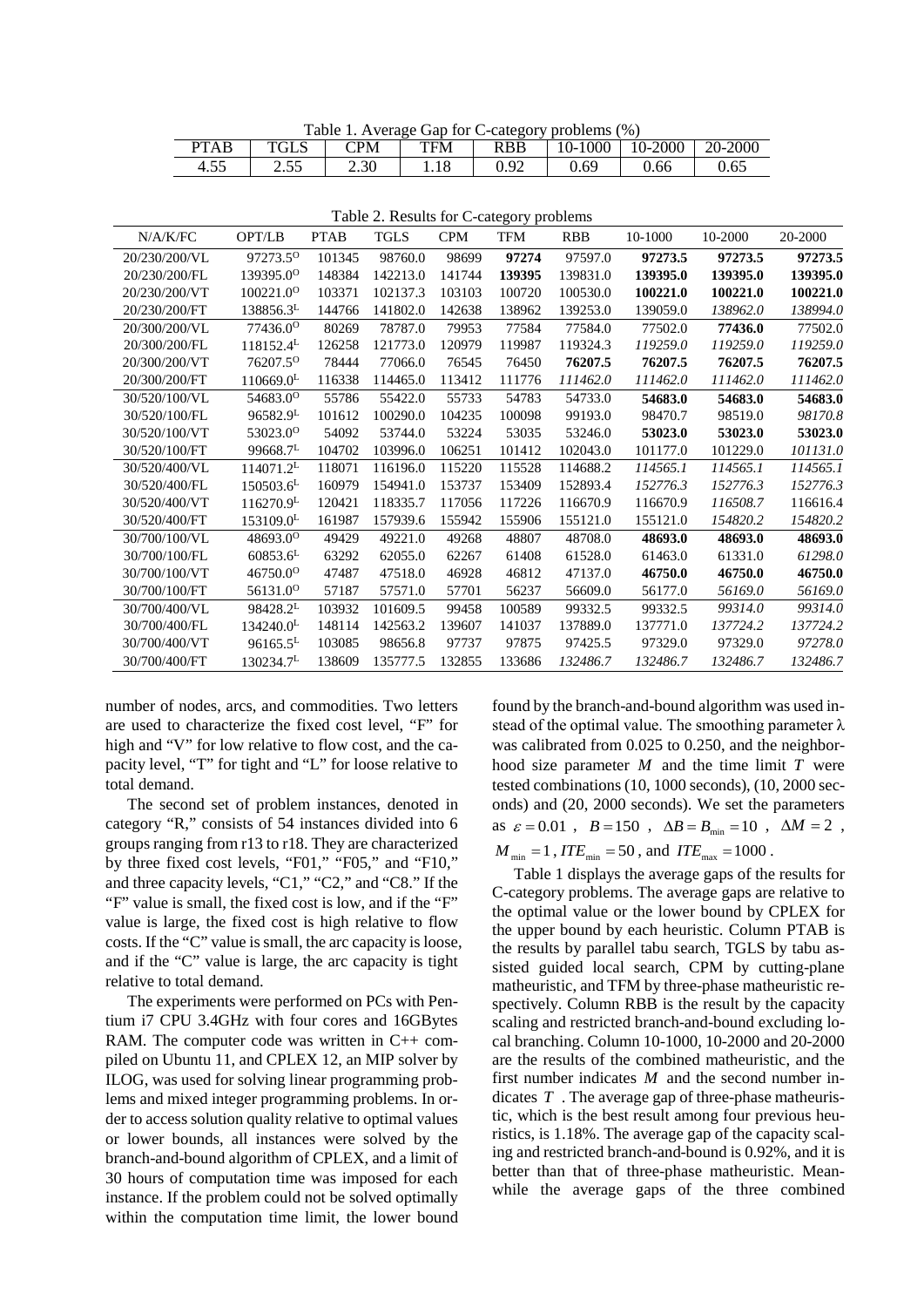Table 3. Average Computation Time for C-category problems (seconds)

| <b>PTAB</b> | $TCT$ $C$<br>ULD | $\mathop{\mathrm{CPM}}$ | TFM            | <b>RBB</b>       | .000<br>$0-$ | $-2000$<br>$0 -$ | -2000<br>20- |
|-------------|------------------|-------------------------|----------------|------------------|--------------|------------------|--------------|
| 3600.0      | 2400.0           | 3581.4                  | 77050<br>78D.U | 524<br>−.⊥<br>ັ້ | 3780.2       | 6928<br>740. C   | 8637.0       |

Table 4. Computation Time for C-category problems (seconds)

| N/A/K/FC      | <b>CPM</b> | <b>TFM</b> | <b>RBB</b> | 10-1000 | 10-2000 | 20-2000 |
|---------------|------------|------------|------------|---------|---------|---------|
| 20/230/200/VL | 635        | 5460       | 91.5       | 2500.7  | 3876.1  | 5579.7  |
| 20/230/200/FL | 1026       | 5520       | 219.3      | 3652.1  | 5122.4  | 8836.8  |
| 20/230/200/VT | 544        | 4680       | 46.3       | 1474.1  | 1465.1  | 4223.3  |
| 20/230/200/FT | 634        | 5040       | 556.0      | 3831.0  | 12808.4 | 9577.5  |
| 20/300/200/VL | 432        | 9720       | 78.8       | 4254.2  | 9722.6  | 8596.3  |
| 20/300/200/FL | 1027       | 6600       | 421.1      | 5205.2  | 6683.2  | 9056.2  |
| 20/300/200/VT | 283        | 5400       | 36.5       | 1267.5  | 1261.1  | 1976.6  |
| 20/300/200/FT | 958        | 8460       | 605.5      | 3492.9  | 5489.8  | 7863.3  |
| 30/520/100/VL | 225        | 5100       | 14.9       | 496.8   | 496.9   | 1606.7  |
| 30/520/100/FL | 1630       | 7080       | 412.7      | 5803.4  | 6435.8  | 10337.4 |
| 30/520/100/VT | 82         | 6180       | 10.2       | 2791.5  | 2796.0  | 5332.9  |
| 30/520/100/FT | 870        | 9900       | 422.3      | 6507.8  | 14119.4 | 21799.0 |
| 30/520/400/VL | 6830       | 13260      | 193.7      | 3283.5  | 6986.8  | 9283.5  |
| 30/520/400/FL | 10529      | 8760       | 806.3      | 3009.7  | 5159.1  | 5213.6  |
| 30/520/400/VT | 5413       | 12600      | 82.3       | 3426.5  | 13336.9 | 12285.8 |
| 30/520/400/FT | 10696      | 8160       | 1292.9     | 4724.4  | 9752.0  | 11929.2 |
| 30/700/100/VL | 101        | 4440       | 8.1        | 228.4   | 226.1   | 381.2   |
| 30/700/100/FL | 631        | 9180       | 68.7       | 3414.0  | 12898.8 | 9823.1  |
| 30/700/100/VT | 125        | 8100       | 16.7       | 4180.3  | 5349.3  | 8587.2  |
| 30/700/100/FT | 309        | 9120       | 51.4       | 5078.8  | 8975.1  | 8211.8  |
| 30/700/400/VL | 7893       | 8160       | 497.5      | 4086.0  | 9616.6  | 11660.6 |
| 30/700/400/FL | 15723      | 4800       | 1317.7     | 5377.6  | 5742.8  | 7745.6  |
| 30/700/400/VT | 8405       | 13320      | 1825.4     | 4953.2  | 7064.8  | 14481.3 |
| 30/700/400/FT | 10953      | 7800       | 3503.5     | 7686.1  | 10897.5 | 12900.6 |

| Table 5.<br>$\sim$ 5. Average Gap for R-category problems (%) |                |           |              |      |      |      |  |  |  |  |  |  |
|---------------------------------------------------------------|----------------|-----------|--------------|------|------|------|--|--|--|--|--|--|
| 20-2000<br>10-1000<br>10-2000<br>CPM<br>PTAB<br>RBB<br>TFM    |                |           |              |      |      |      |  |  |  |  |  |  |
| 4.56                                                          | つ つぐ<br>ر. ا م | 76<br>v., | 75<br>v. 7 J | 0.20 | 0.18 | 0.15 |  |  |  |  |  |  |

matheuristic are 0.69%, 0.66% and 0.65%, and these are less than three-fifth of that of three-phase matheuristic.

Table 2 displays the detailed results for C-category problems. Column N/A/K/FC indicates the number of nodes, arcs, commodities, the fixed cost level and the capacity level. Column OPT/LB corresponds to the optimal value or the lower bound by CPLEX. "O" indicates that the optimal value is found, while "L" indicates that the numerical value is the lower bound. A numerical value in bold type is the optimal value, while a numerical value in italic type is the best upper bound except the optimal value. Three-phase matheuristic find the optimal solutions for two instances out of 24 instances, meanwhile the three combined matheuristic find the optimal solutions for eight or nine instances. Additionally, the combined matheuristic 10-2000 find the new best upper bound for 11 instances and 20-2000 find the new best upper bound for 13 instances out of 16 instances to the exclusion of the instances of which the optimal values are found. Consequently, the combined matheuristic can find the best solutions for all instances of C-category problems.

Table 3 displays the average computation times in CPU seconds for four previous heuristics, as well as capacity scaling and restricted branch-and-bound, and three combined matheuristic. The computational times for four previous heuristics are reported in their papers. Due to the fact that different CPUs are used, these computation times cannot be compared directly. The previous two heuristics were performed in a given computation time limit such as 2400 or 3600 seconds. The average computational time by the capacity scaling and restricted branch-and-bound is relatively short such as 524.1 seconds. The three combined matheuristic can be solved within a reasonable average computation time such as 3780.2, 6928.4 or 8637.0 seconds. Table 4 shows the detailed computation times for Ccategory problems.

Table 5 displays the average gaps of the results for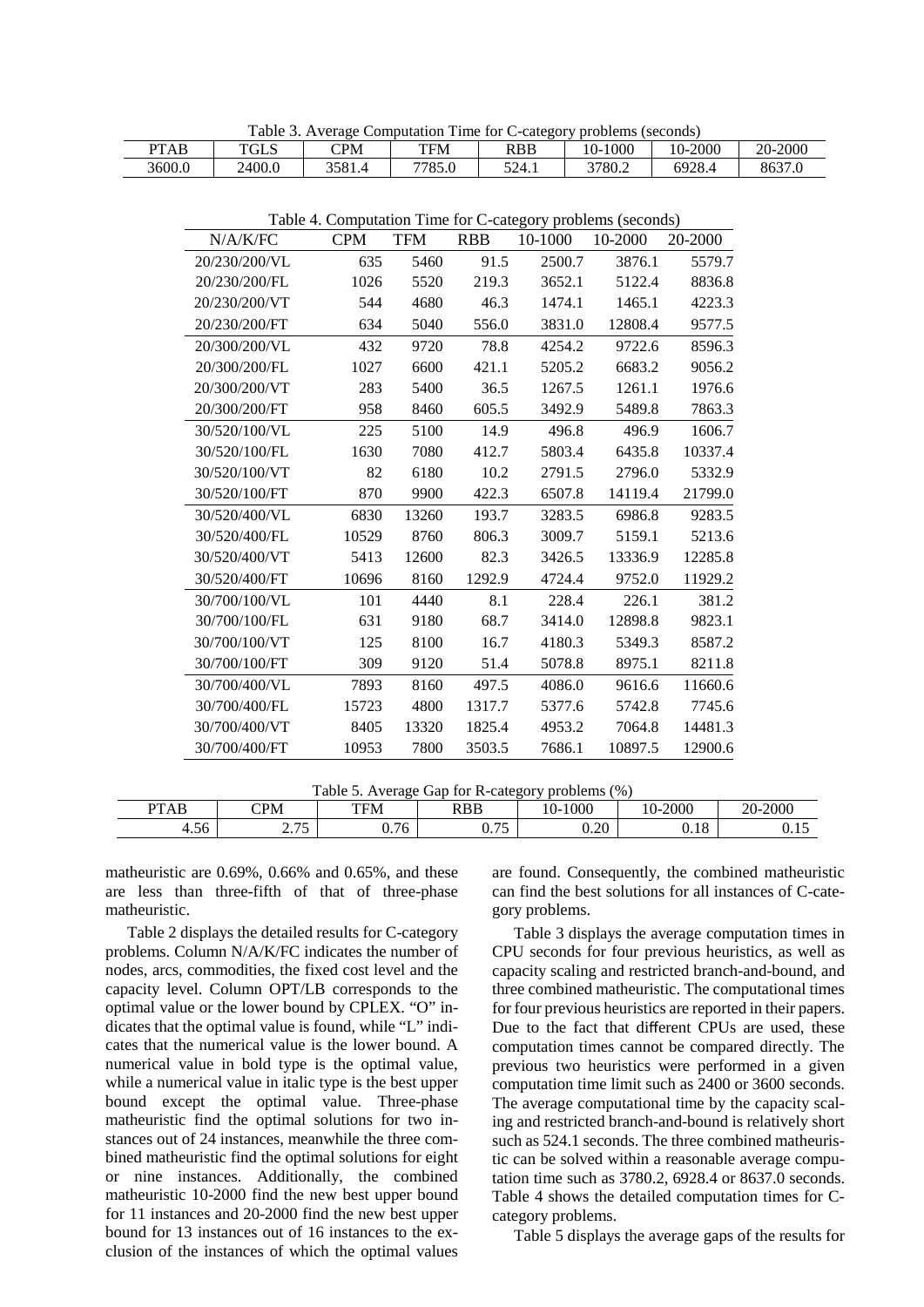|        |                |                 |                        |             |            |            | Table 6. Results for R-category problems |           |           |           |
|--------|----------------|-----------------|------------------------|-------------|------------|------------|------------------------------------------|-----------|-----------|-----------|
|        | $\mathsf{C}$   | F               | OPT/LB                 | <b>PTAB</b> | <b>CPM</b> | <b>TFM</b> | <b>RBB</b>                               | 10-1000   | 10-2000   | 20-2000   |
|        |                | F01             | 147349.00              | 147349      | 148494     | 147349     | 147349.0                                 | 147349.0  | 147349.0  | 147349.0  |
|        | C <sub>1</sub> | F05             | 277891.0 <sup>o</sup>  | 281668      | 298494     | 279389     | 277891.0                                 | 277891.0  | 277891.0  | 277891.0  |
|        |                | F10             | 385396.0 <sup>0</sup>  | 400656      | 417877     | 385396     | 388408.0                                 | 385396.0  | 385396.0  | 385396.0  |
|        |                | F01             | 155887.00              | 156585      | 155887     | 156616     | 156386.0                                 | 155887.0  | 155887.0  | 155887.0  |
|        | r13 C2         | F05             | 295180.00              | 307180      | 298582     | 295180     | 296556.0                                 | 295180.0  | 295180.0  | 295180.0  |
|        |                | F10             | 431140.00              | 437396      | 454625     | 434383     | 433117.0                                 | 431140.0  | 431140.0  | 431140.0  |
|        |                | F01             | 218787.00              | 223541      | 224632     | 218787     | 221091.0                                 | 218787.0  | 218787.0  | 218787.0  |
|        | C8             | F05             | 491560.00              | 510887      | 497877     | 492959     | 495090.0                                 | 491560.0  | 491560.0  | 491603.0  |
|        |                | F10             | 782049.0 <sup>o</sup>  | 839174      | 798947     | 791213     | 796897.0                                 | 782049.0  | 782049.0  | 782049.0  |
|        |                | F01             | 422709.0 <sup>o</sup>  | 427872      | 423538     | 422709     | 422709.0                                 | 422709.0  | 422709.0  | 422709.0  |
|        | C <sub>1</sub> | F05             | 784626.0 <sup>o</sup>  | 811102      | 812423     | 784626     | 785754.0                                 | 784626.0  | 784626.0  | 784626.0  |
|        |                | F10             | 1119569.00             | 1157500     | 1156950    | 1137820    | 1126879.0                                | 1120185.0 | 1120185.0 | 1120185.0 |
|        |                | F01             | 452591.00              | 458240      | 457421     | 453434     | 452591.0                                 | 452591.0  | 452591.0  | 452591.0  |
| r14 C2 |                | F05             | 883051.0 <sup>0</sup>  | 917832      | 890673     | 891138     | 887334.0                                 | 883051.0  | 883051.0  | 883051.0  |
|        |                | F10             | 1296477.0 <sup>o</sup> | 1356910     | 1336490    | 1307770    | 1303528.0                                | 1296477.0 | 1296477.0 | 1296477.0 |
|        |                | F <sub>01</sub> | 702614.2 <sup>0</sup>  | 720494      | 708444     | 702614     | 704203.0                                 | 702614.2  | 702614.2  | 702614.2  |
|        | C8             | F05             | $1685913.1^L$          | 1795650     | 1706840    | 1693240    | 1692473.3                                | 1689071.0 | 1689071.0 | 1688981.0 |
|        |                | F10             | 2755700.0 <sup>o</sup> | 2997290     | 2772750    | 2769360    | 2786173.0                                | 2756790.0 | 2757353.0 | 2755700.0 |
|        |                | F01             | 1017740.00             | 1032640     | 1019180    | 1017740    | 1018193.0                                | 1017740.0 | 1017740.0 | 1017740.0 |
|        | C <sub>1</sub> | F05             | 2008205.50             | 2082990     | 2028140    | 2055803    | 2012100.0                                | 2009112.0 | 2008205.5 | 2008205.5 |
|        |                | F10             | 2904651.8L             | 3116770     | 3003990    | 2971500    | 2985328.0                                | 2973425.5 | 2978364.0 | 2966146.0 |
|        |                | F <sub>01</sub> | 1174517.50             | 1191440     | 1182020    | 1174520    | 1174959.0                                | 1174517.5 | 1174517.5 | 1174517.5 |
|        | r15 C2         | F05             | $2535837.5^L$          | 2698680     | 2574700    | 2561060    | 2553657.0                                | 2553657.0 | 2553657.0 | 2553657.0 |
|        |                | F10             | 3947038.7 <sup>L</sup> | 4310340     | 4176330    | 4045030    | 4041668.5                                | 4032778.0 | 4034439.0 | 4010444.0 |
|        |                | F <sub>01</sub> | 2401115.00             | 2465650     | 2403330    | 2408210    | 2402126.2                                | 2401115.0 | 2401115.0 | 2401115.0 |
|        | C8             | F05             | 5795320.0 <sup>o</sup> | 5969370     | 5797170    | 5796510    | 5797171.0                                | 5796508.0 | 5796508.0 | 5795320.0 |
|        |                | F10             | 9105014.0 <sup>o</sup> | 9304650     | 9115830    | 9129360    | 9105014.0                                | 9105014.0 | 9105014.0 | 9105014.0 |
|        |                |                 |                        |             |            |            |                                          |           |           |           |

R-category problems. The average gap of three-phase matheuristic is 0.76%. In contrast, the average gap of the capacity scaling and restricted branch-and-bound is 0.75% and that of the three combined matheuristic are only 0.20%, 0.18% and 0.15%. The gap of the capacity scaling and restricted branch-and-bound is as the same as that of three-phase matheuristic, and the gap of the combined matheuristic 20-2000 is only about one-fifth of that of three-phase matheuristic.

Table 6 and 7 displays the detailed results for Rcategory problems. The three combined matheuristic can find the optimal solutions for 42 instances out of 54 instances and find the new best upper bound for 14 instances to the exclusion of the instances of which the optimal values are found. Consequently, the combined matheuristic can find the best solutions for all instances of R-category problems.

Table 8 displays the average computation times in CPU seconds for three previous heuristics, these computational times of which are reported in their papers, the capacity scaling and restricted branch-and-bound, and the three combined matheuristic. When compared to previous heuristics, the computational times by capacity scaling are relatively short such as 251.3 seconds. The three combined matheuristic can be solved within a reasonable computation time such as 2283.5, 3691.4 or 5074.2 seconds.

According to the results, the capacity scaling and restricted branch-and-bound can offer good quality results and the computational time is relatively short. The combined capacity scaling, restricted branch-andbound and local branching matheuristic can obtain good solutions within a reasonable computation time, and improve the current best solutions or find the optimal solutions for the all C and R-category problems.

# 7. Conclusion

This paper presents the combined capacity scaling, restricted branch-and-bound and local branching matheuristic, which is applied to column generation and cutting plane techniques for SNDB characterized by the strong formulation. The performance of the proposed matheuristic is evaluated by solving C and Rcategory problems. The numerical results are satisfactory, while the combined matheuristic can find the best new solutions or the optimal solutions for all instances of C-category and R-category problems.

The capacity scaling excluding local branching can offer good quality results and the computational effort can be reduced considerably. The combined capacity scaling, restricted branch-and-bound and local branching matheuristic can offer highest quality results and outperforms previous heuristics proposed in the literature.

#### Acknowledgments

This work was supported by Grant-in-Aid for Scientific Research 25350454.

## References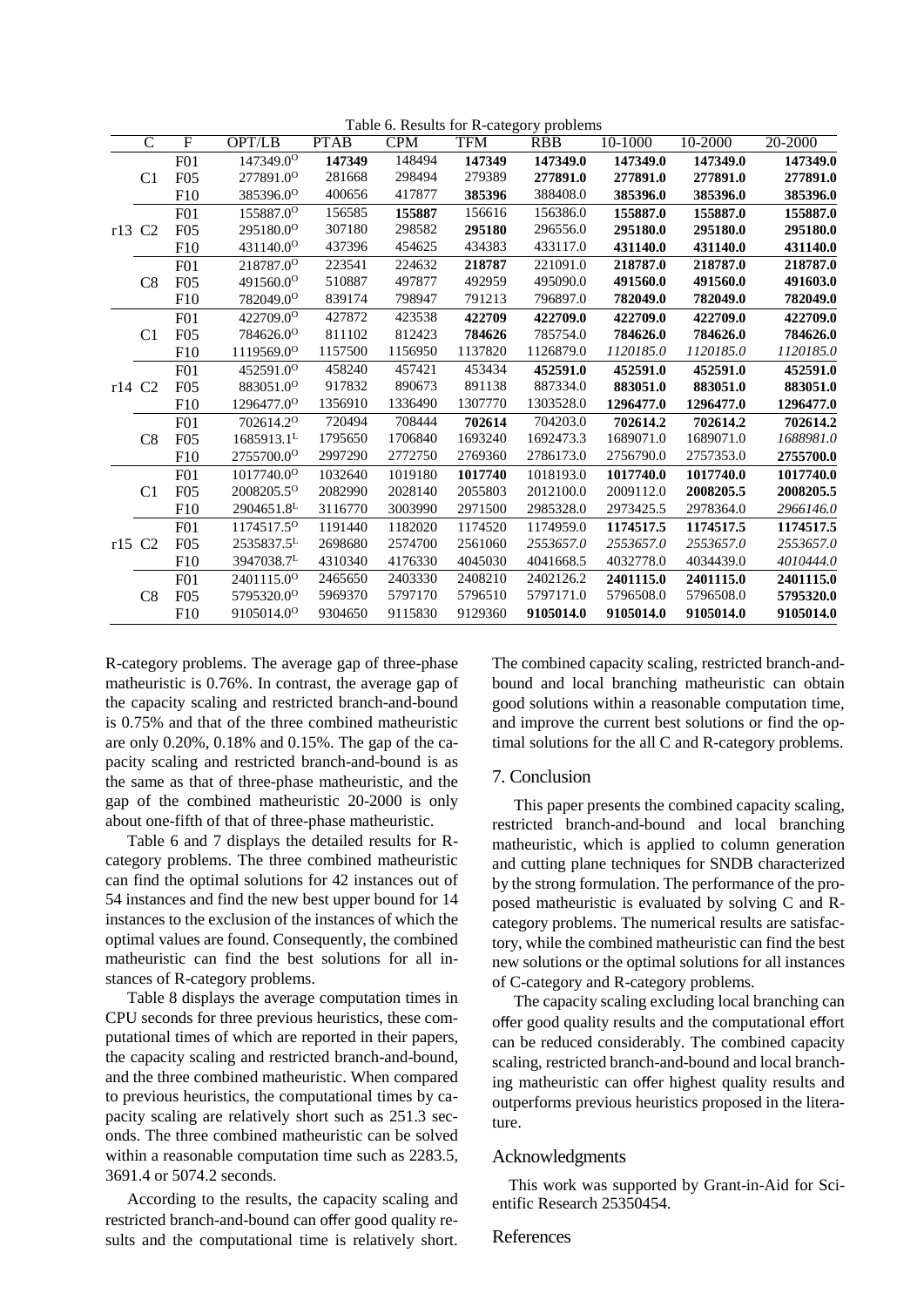|     |                |                 |                        |             |            |            | Table 7. Results for R-category problems |           |           |           |
|-----|----------------|-----------------|------------------------|-------------|------------|------------|------------------------------------------|-----------|-----------|-----------|
|     | $\mathcal{C}$  | $\mathbf{F}$    | OPT/LB                 | <b>PTAB</b> | <b>CPM</b> | <b>TFM</b> | <b>RBB</b>                               | 10-1000   | 10-2000   | 20-2000   |
|     |                | F01             | 140082.0 <sup>0</sup>  | 140149      | 142797     | 140082     | 140082.0                                 | 140082.0  | 140082.0  | 140082.0  |
|     | C <sub>1</sub> | F <sub>05</sub> | 248703.0 <sup>o</sup>  | 261775      | 277712     | 248703     | 253681.0                                 | 248703.0  | 248703.0  | 248703.0  |
|     |                | F10             | 340641.0 <sup>o</sup>  | 360884      | 359648     | 350958     | 348522.0                                 | 340641.0  | 340641.0  | 340641.0  |
|     |                | F01             | 142381.0 <sup>0</sup>  | 143921      | 159168     | 142605     | 142507.0                                 | 142381.0  | 142381.0  | 142381.0  |
| r16 | C <sub>2</sub> | F05             | 259313.00              | 273024      | 285509     | 260822     | 259313.0                                 | 259313.0  | 259313.0  | 259313.0  |
|     |                | F10             | 361626.0 <sup>0</sup>  | 387601      | 376114     | 368572     | 367947.0                                 | 361626.0  | 361626.0  | 361626.0  |
|     |                | F <sub>01</sub> | 179639.00              | 185397      | 183475     | 180228     | 184624.0                                 | 179639.0  | 179639.0  | 179639.0  |
|     | C8             | F05             | 387360.00              | 419945      | 393541     | 388180     | 394679.0                                 | 387360.0  | 387360.0  | 387360.0  |
|     |                | F10             | 596660.0 <sup>0</sup>  | 647212      | 610267     | 598835     | 612353.0                                 | 597997.0  | 597997.0  | 596660.0  |
|     |                | F01             | 364784.0 <sup>0</sup>  | 365913      | 368841     | 365788     | 364784.0                                 | 364784.0  | 364784.0  | 364784.0  |
|     | C <sub>1</sub> | F05             | 675029.0 <sup>o</sup>  | 702957      | 717089     | 676528     | 678282.0                                 | 675029.0  | 675029.0  | 675029.0  |
|     |                | F10             | 947172.0 <sup>o</sup>  | 1026040     | 991205     | 966116     | 969046.0                                 | 947172.0  | 947172.0  | 947172.0  |
|     | C <sub>2</sub> | F01             | 382593.00              | 389249      | 388625     | 384579     | 383076.0                                 | 382593.0  | 382593.0  | 382593.0  |
| r17 |                | F05             | 734117.0 <sup>0</sup>  | 786198      | 744146     | 741744     | 738944.0                                 | 734117.0  | 734117.0  | 734117.0  |
|     |                | F10             | 1066292.0 <sup>0</sup> | 1159440     | 1126380    | 1086640    | 1066292.0                                | 1066292.0 | 1066292.0 | 1066292.0 |
|     |                | F <sub>01</sub> | 528923.00              | 539817      | 535474     | 529876     | 529395.0                                 | 528923.0  | 528923.0  | 528923.0  |
|     | C8             | F05             | $1213747.3^L$          | 1323330     | 1241990    | 1230910    | 1228640.0                                | 1223768.0 | 1223698.0 | 1224001.0 |
|     |                | F10             | 1974056.8L             | 2207590     | 2064630    | 1999950    | 2007426.0                                | 1997521.0 | 1997521.0 | 1996006.3 |
|     |                | F01             | 844211.0 <sup>o</sup>  | 864425      | 848636     | 844260     | 846124.0                                 | 844211.0  | 844211.0  | 844211.0  |
|     | C <sub>1</sub> | F05             | 1572707.0 <sup>o</sup> | 1627700     | 1615730    | 1588890    | 1575173.0                                | 1572707.0 | 1572707.0 | 1572707.0 |
|     |                | F10             | $2203024.0^L$          | 2366280     | 2286290    | 2264470    | 2258224.0                                | 2245541.0 | 2229722.0 | 2229722.0 |
|     |                | F01             | 940627.8 <sup>0</sup>  | 962402      | 945562     | 944708     | 942127.0                                 | 940627.8  | 940627.8  | 940627.8  |
| r18 | C <sub>2</sub> | F05             | 1842533.8 <sup>L</sup> | 1958160     | 1904830    | 1883870    | 1879801.0                                | 1873989.0 | 1871741.0 | 1873989.0 |
|     |                | F10             | $2734321.6^L$          | 2986000     | 2809030    | 2806020    | 2801704.0                                | 2792872.0 | 2793627.0 | 2793316.7 |
|     |                | F01             | 1525156.8 <sup>L</sup> | 1613790     | 1547430    | 1542500    | 1535767.9                                | 1534743.0 | 1533160.0 | 1533402.9 |
|     | C8             | F05             | 3961276.9 <sup>0</sup> | 4268580     | 3961280    | 4039410    | 3974511.6                                | 3974511.6 | 3961276.9 | 3961276.9 |
|     |                | F10             | 6550762.50             | 7194120     | 6602450    | 6603500    | 6579400.3                                | 6570234.2 | 6554028.5 | 6554028.5 |

 $T<sub>1</sub>1.1.7 R<sub>2</sub> = 16.6 R<sub>2</sub> R<sub>1</sub>$ 

Table 8. Average Computation Time for R-category problems (seconds)

| PTAP   | CPM    | TFM                    | RBB             | 1000                                       | -2000      | -2000                                 |
|--------|--------|------------------------|-----------------|--------------------------------------------|------------|---------------------------------------|
| . AU   |        |                        |                 | $10-$                                      | 10-        | 20-                                   |
| 3600.0 | 1004.1 | ----<br>$\cdot$ .<br>ັ | n = 1<br>ر. د ب | 2202<br>$\overline{\phantom{0}}$<br>2200.0 | 3691<br>., | $F \cap T$ $A$ $C$<br>JU /<br>$'$ 4.4 |

- [1] J. Andersen, M. Christiansen T. G. Crainic, and R. Grønhaug, "Branch and price for service network design with asset management constraints", Transportation Science, Vol. 45, No. 1, pp. 33–49, 2011.
- [2] J. Andersen, T. G. Crainic, and M. Christiansen, "Service network design with management and coordination of multiple fleets", European Journal of Operational Research, Vol. 193, No. 2, pp. 377– 389, 2009.
- [3] R. Bai, G. Kendal, and J. Li, "An efficient guided local search approach for service network design problem with asset balancing", ICLSIM, Vol. 1, pp. 110–115, 2010.
- [4] R. Bai, G. Kendal, R. Qu, and J. Atkin, "Tabu assisted guided local search approaches for freight service network design", Information Science, Vol. 189, No. 15, pp. 266–281, 2012.
- [5] A. Balakrishnan, T. L. Magnanti, and P. Mirchandani, "Network design", In M. Dell'Amico, F. Maffioli and S. Martello, editors, Annotated Bibliographies in Combinatorial Optimization, pp. 311–334. John Wiley & Sons, New York, 1997.
- [6] M. Chouman and T. G. Crainic, "MIP-based tabu search for service network design with design-bal-

anced requirements", Technical Report CIR-RELT-2011-68, Centre de recherche sur les transports, Universitè de Montrèal, 2011.

- [7] M. Choumann and T.G. Crainic, "Cutting-plane matheuristic for service network design with design-balanced requirements", Transportation Science, 2014.
- [8] A. M. Costa, "A survey on benders decomposition applied to fixed-charge network design problems", Computers and Operations Research, Vol. 32, pp. 1429 – 1450, 2005.
- [9] T. G. Crainic, "Long-haul freight transportation", In R. W. Hall, editor, Handbook of Transportation Science, pp. 451–516. Kluwer Academic Publishers, 2003.
- [10] M. Matteo Fischetti and A. Lodi, "Local branching", Mathematical Programming, Vol. 98, No.1- 3, pp. 23–47, 2003.
- [11] B. Gendron, T. G. Crainic, and A. Frangioni, "Multicommodity capacitated network design", Technical Report CIRRELT-98-14, Centre de recherche sur les transports, Universitè de Montrèal, 1997.
- [12] N. Katayama and S. Yurimoto, "Combining capacity scaling and local branch approaches for the logistics network design problem", In Proceedings